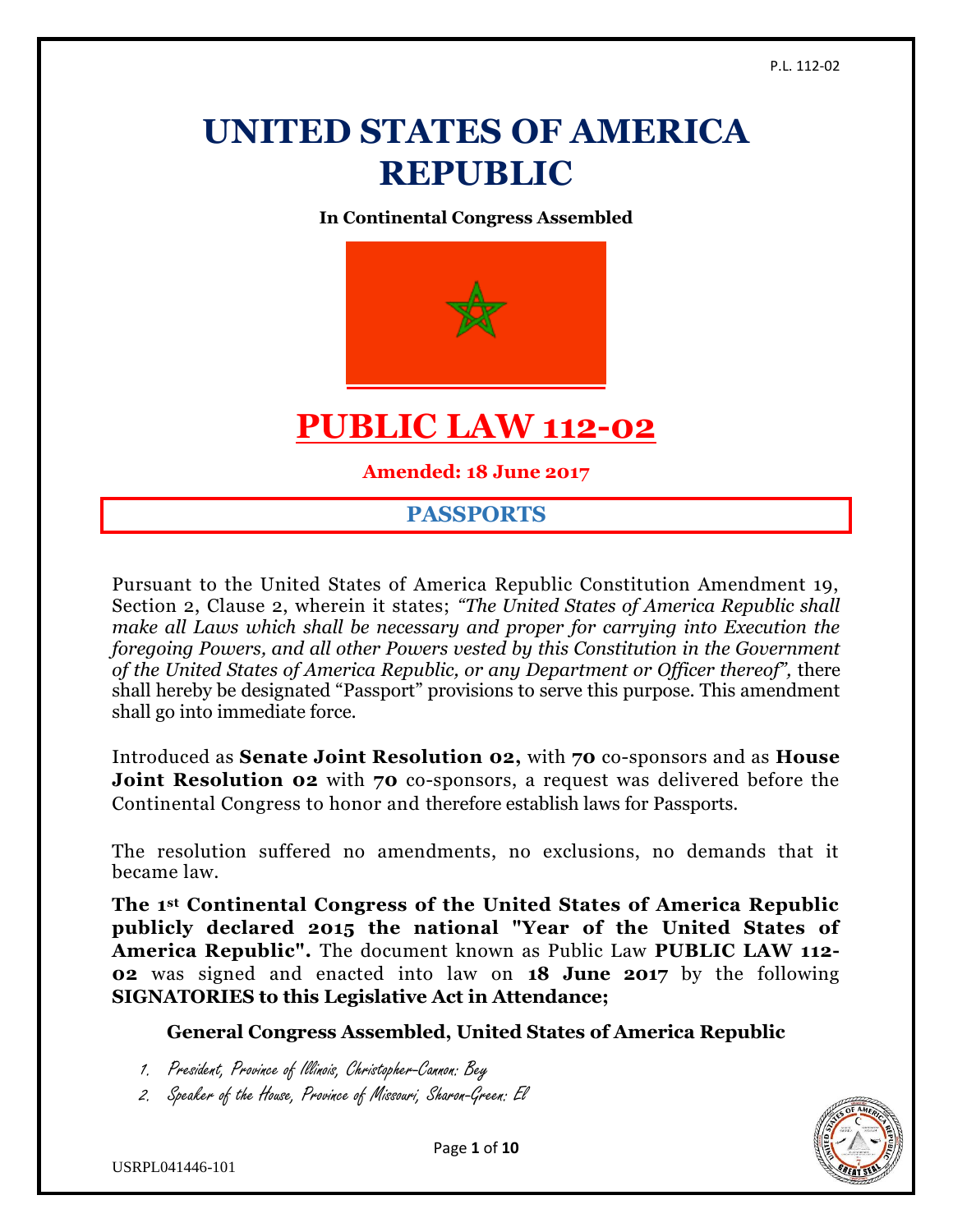3. USAR Secretary of State, Province of Missouri, Ross Woody Jr,: Bey

- 4. Supreme Court Justice Province of Illinois, Taiwuan Smith Bey
- 5. Chief Justice, Province of Illinois, Romulus Dorsey: El
- 6. Att. General Province of Illinois Larry Taylor: Bey
- 7. Assistant Atty. General, Province of Khalifa, Antonyeo Robinson: El
- 8. Foreign Affairs Minister, Province of Texas, Rafael-Vazquez: El
- 9. Dir. of Business Development, Province of Khalifa Dadrian Anderson: Bey
- 10. Governor, Province of Arizona, Dexter-Johnson: Bey
- 11. Governor, Province of Florida, Albert Jerraine -Griffin: Bey
- 12. Governor, Province of Georgia, Mandel Williams: El
- 13. Governor, Province of Indiana, Larry -Murray: El
- 14. Governor, Province of Khalifa, G. Riller: El
- 15. Governor, Province of Louisiana, Eric Wannamaker: Bey
- 16. Governor, Province of Maryland Altie Archer: Bey
- 17. Governor, Province of Michigan, Napoleon -Kendall: Bey
- 18. Governor, Province of Minnesota, Vicie Christine -Williams: Bey
- 19. Governor, Province of Mississippi, Welton -Turk: Bey
- 20. Governor, Province of Missouri, Floyd-Harris: Bey
- 21. Governor, Province of Nevada, Tony -Jarman: Bey
- 22. Governor, Province of New Jersey, Colin Hylton: El
- 23. Governor, Province of North Carolina, Nasir Ma'at: El
- 24. Governor, Province of Ohio, Terry King: Bey
- 25. Governor, Province of Tennessee, D. Maurice Parham: Bey
- 26. Governor, Province of Virginia, Darnell Brown: Bey
- 27. Lt. Governor, Province of Arizona, Marlo -Jones: El
- 28. Lt. Governor, Province of Georgia, Timothy Jackson: El
- 29. Lt. Governor, Province of Illinois, Rasil-Clady: Bey
- 30. Lt. Governor, Province of Nevada, Victor-Pizarro: El
- 31. Lt. Governor, Province of North Carolina, Yisrael (Carol) -Murray: Bey
- 32. Lt. Governor, Province of Ohio, Galen Carson: Bey
- 33. Lt. Governor, Province of Tennessee, J. Javon-Curry: Bey
- 34. Lt. Governor, Province of Virginia, Rich Wilson: Bey
- 35. Assistant Governor, Province of Georgia, Christopher Hill: Bey
- 36. Assistant Governor, Province of North Carolina, Sean -Ikard: Bey
- 37. Assistant Governor, Province of Ohio, Anthony Hammond: Bey
- 38. Assistant Governor, Province of Virginia, Joseph -Middleton: Bey
- 39. Secretary of State, Province of Arizona, Stephanie -Clark: Bey
- 40. Secretary of State, Province of Khalifa, Demeitric Mason: El
- 41. Secretary of State, Province of Georgia, Maureen Willis: El

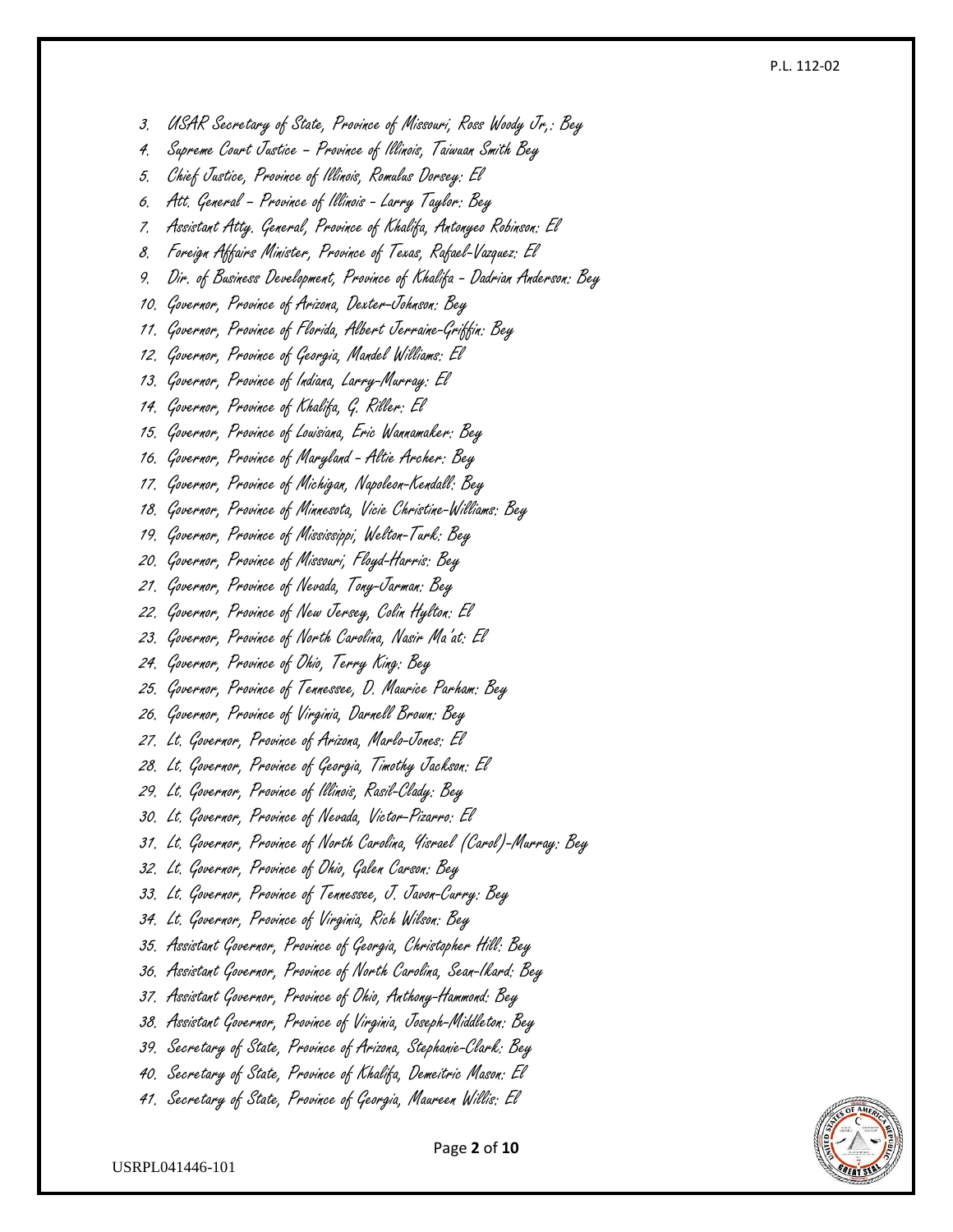42. Secretary of State, Province of Illinois, Lewanda Hazelett: Bey

43. Secretary of State, Province of No. Carolina, Trevis-Haskins: El

44. Public Minister, Province of Florida, William L.-Salter III,: Bey

45. Public Minister, Province of Michigan, Joseph-Johnson: Bey

46. Public Minister, Province of Missouri, Linda Ann-Bashful: El

47. Public Minister, Province of Missouri, Maurice-Reynolds: Bey

48. Public Minister, Province of Ontario, Canada, Steven Richards: Bey

49. Representative, Province of Colorado, Ajoa Nash-Conner: Bey

50. Representative , Province of Minnesota, Yashmall: Bey (Kevin Scaife: Bey)

51. Senator, Province of Colorado, Kakuyon: El

52. Senator, Province of Georgia, Ronnell-Gray: Bey

53. Senator/Liaison, Province of Georgia, Tara-Hill: Bey

54. Senator, Province of Illinois, Clayton Ronald-Henderson: El

55. Senator, Province of Illinois, J. Sept: El

56. Senator, Province of Illinois, Rodney-Tyms: Bey

57. Senator, Province of Michigan, George-Bond: Bey

58. Senator, Province of North Carolina, Hope Ma'at El

59. Senator, Province of Ohio, Reginald-Purnell: Bey

60. Vicegerent Commissioner, Province of Illinois, Leslie-Atkins: El

61. Vicegerent Chief, Province of Illinois, Saadiq: Bey

62. Vicegerent, Province of Arizona, Jorge-Bravo: Bey

63. Vicegerent, Province of Colorado, Evelyn-Gordon: Bey

64. Vicegerent Commissioner, Province of Michigan, Damon-Lewis: El

65. Vicegerent Commissioner, Province of Minnesota, Bryce Lee-Williams: Bey

66. Vicegerent Commissioner, Province of Ohio, Andwele-Montgomery: Bey

67. Vicegerent, Province of Georgia, Akil: Bey

68. Vicegerent, Province of No. Carolina, Patric-Baker: Bey

69. Vicegerent, Province of Ohio, Dana-Coggins: Bey

70. Vicegerent, Province of Ohio, Daryl Van-Brown: Bey

It reads as follows:

#### **PUBLIC LAW PUBLIC LAW 112-02, on 18 June 2017**

#### **JOINT RESOLUTION**

#### **Authorizing and requesting the President**

**to proclaim and** establish provisions in accordance with the **Constitution** and **Laws** of the **United States of America Republic.**



USRPL041446-101

Page **3** of **10**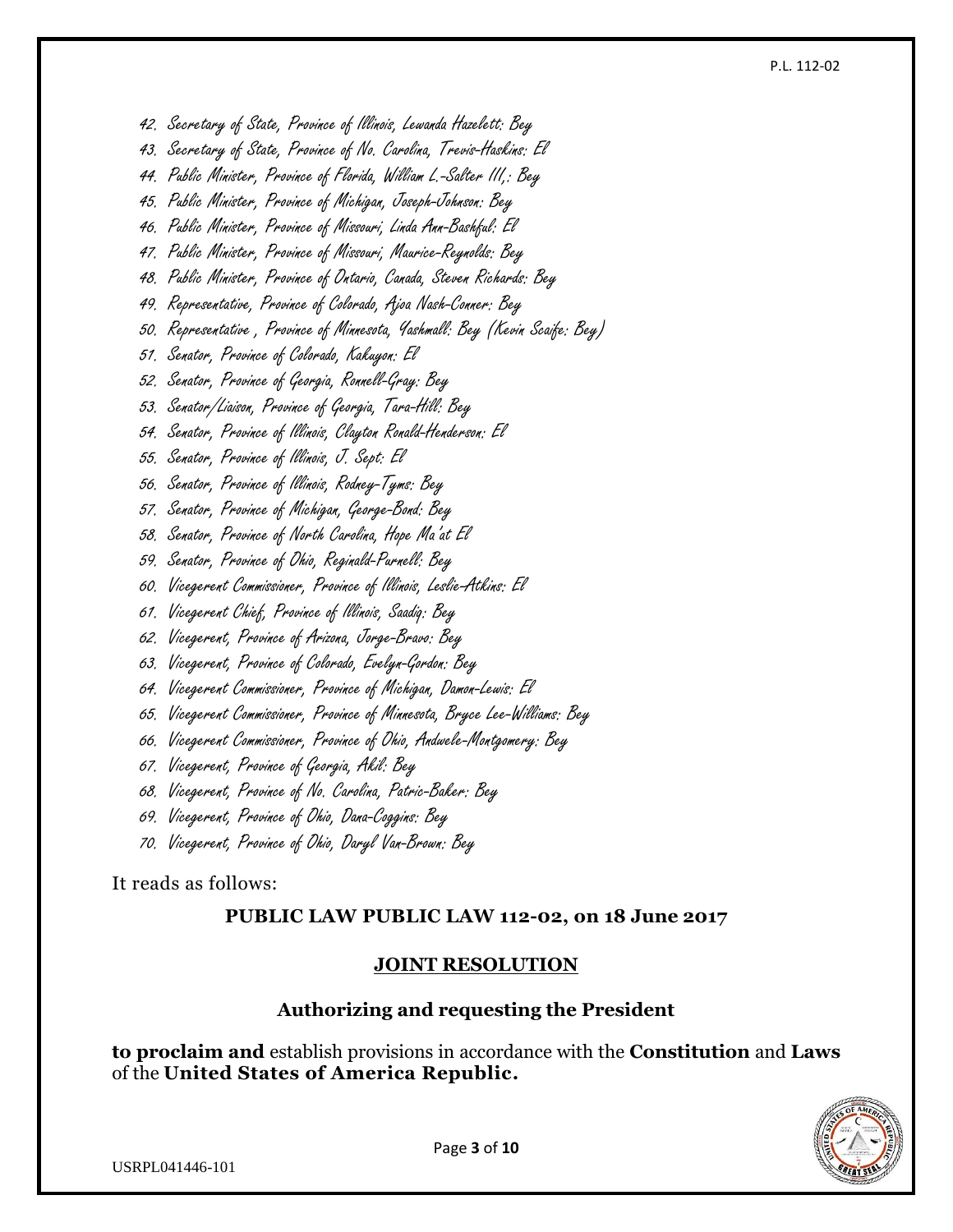**WHEREAS,** the United States of America Republic, being a perpetual corporation is an autonomous State government lawfully incorporated and chartered for the benefit and protection of "We The Moorish American People", by its Declaration, National Constitution and By-Laws, and aforementioned Articles;

**WHEREAS** the United States of America Republic's official language is the English language;

**WHEREAS** the Moorish American People have made a unique contribution in shaping the United States of America Republic as a distinctive and blessed nation of people and citizens;

**WHEREAS** the Moorish American People are a People of deeply-held religious convictions springing from the Holy Scriptures of the Holy Koran of the Moorish Science Temple of America and the Learning, Teachings and Truth of the Holy Prophet Noble Drew Ali. The Holy Prophet Noble Drew Ali led his People back to the Principles and standards of their ancient forefathers' Free National Principles and Standards;

**WHEREAS** the Principles of Love, Truth, Peace, Freedom and Justice inspired concepts of civil government that are contained in our Declaration of Independence and Constitution of the United States of America Republic;

**WHEREAS the Moorish American People,** are now in great comprehension that, as a Nation of People being Nationwide in scope to achieve peace as well as unity as a single harmonious Nation, there must be uniform Laws for the Nation. The **Constitution** and **Laws** of the **United States of America Republic are** "*the Rock on which our Republic rests";*

**WHEREAS** the history of our Nation clearly illustrates the value of a Nation to be able to create and pass its own Laws are beneficial to a Society to Enforce the Laws of the Nation. This is not to remove or change **The Moorish American People** from voluntarily applying and extending the learning, teachings and truth of the Holy Koran of the Moorish Science Temple of America in the lives of individuals, families, or in their society as a nation of People;

**WHEREAS** this Nation now faces great challenges that will test this Nation as it has never been tested before; and

**WHEREAS** that renewing our knowledge of Law, Divine and National and having faith in Our Universal Creator through Holy Scriptures of the Holy Koran of the Moorish Science Temple of America, the Holy Bible and the Great Qu'ran of Mohammed as we honor all the divine Prophets Jesus, Mohammed, Buddha and Confucius. Therefore, the **Constitution and Laws of the United States of America Republic** and knowledge of the aforementioned Holy Scriptures can only strengthen our nation**.** I, President Christopher H- Cannon: Bey, therefore establish with the consent of the Continental Congress the provisions as the **Laws** of the **United States of America Republic**:

**NOW, [THEREFORE, be](http://therefore.be/)** it **Resolved** by the Continental Congress of the United States of America Republic in Continental Congress assembled, That the President is authorized and requested to designate the administration of said laws.

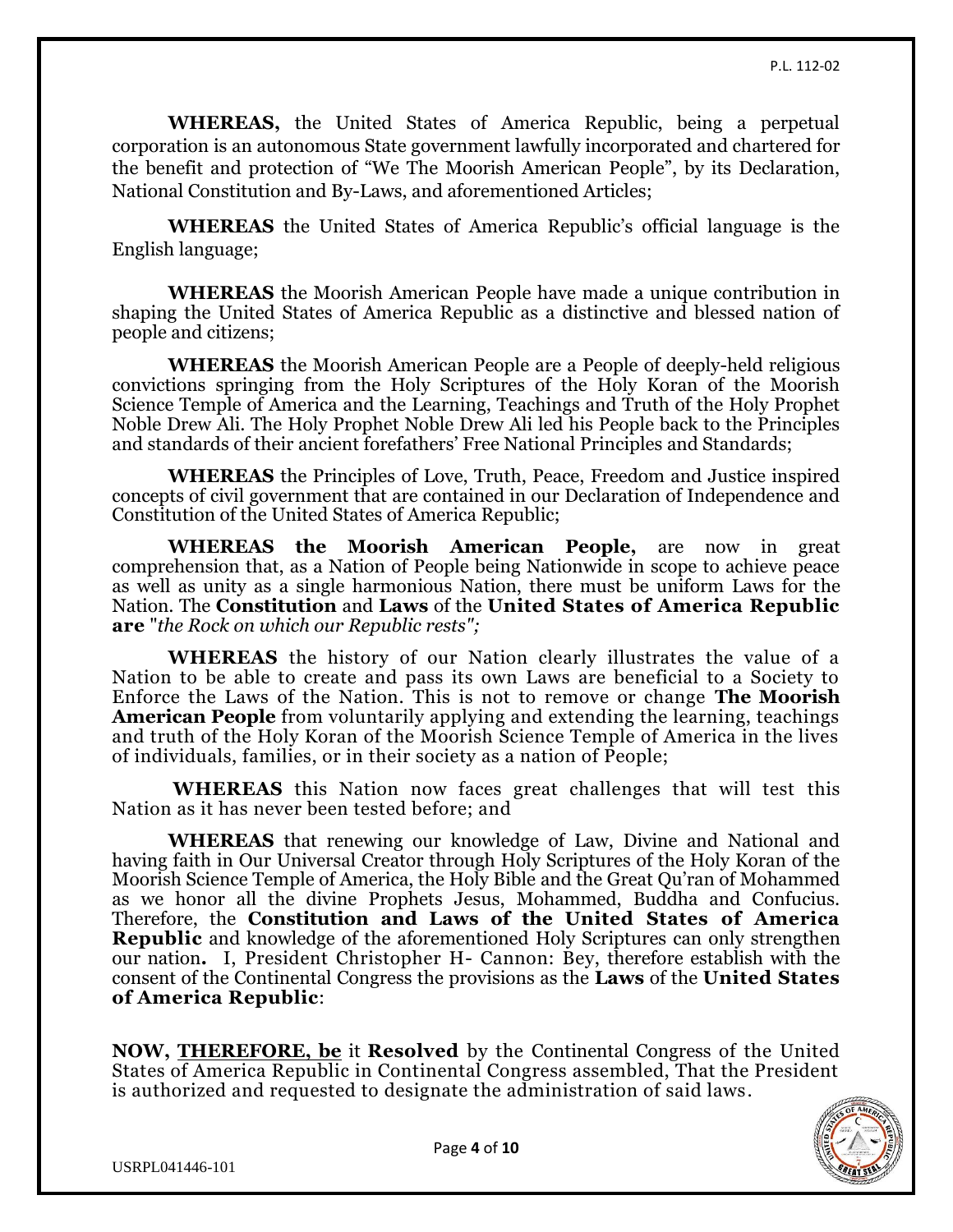LEGISLATIVE HISTORY-**111 Res.:02** CONGRESSIONAL RECORD, Vol. #**(2017):** **18 June 2017** considered and passed by the Continental Congress.



USRPL041446-101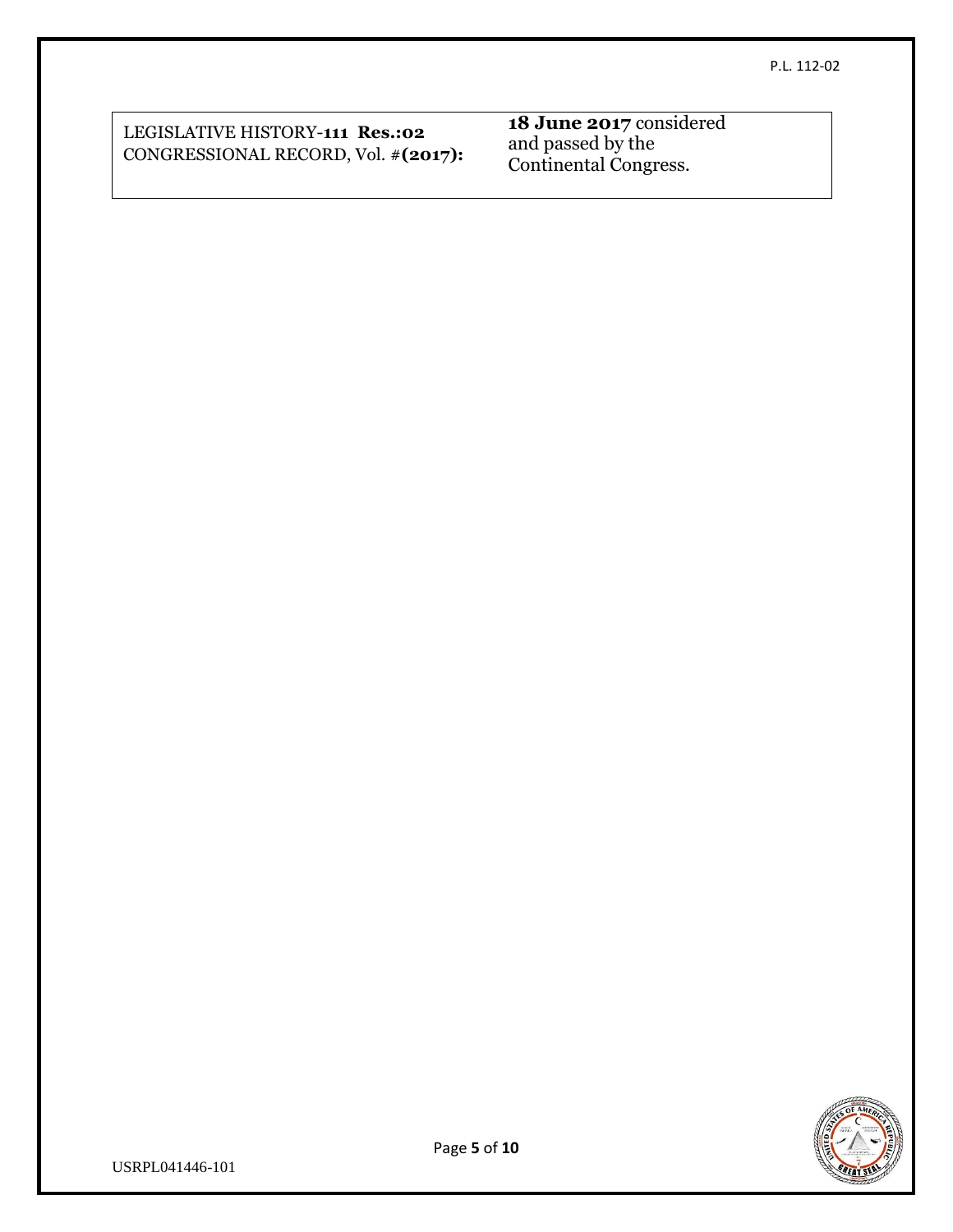# **PUBLIC LAW 112-02**

# **CHAPTER 2**

# **PASSPORTS**

| <b>Section No.</b> | <b>Description</b>                                                            |
|--------------------|-------------------------------------------------------------------------------|
| 112-02-211         | Authority to grant, issue, and verify passports                               |
| $112 - 02 - 212$   | Persons entitled to passport                                                  |
| 112-02-213         | Application for passport; verification by oath of initial<br>passport         |
| 112-02-214         | Fees for execution and issuance of passports; persons<br>excused from payment |
| 112-02-217a        | Validity of passport; limitation of time                                      |
| $112 - 02 - 218$   | Returns as to passports issued, etc.                                          |

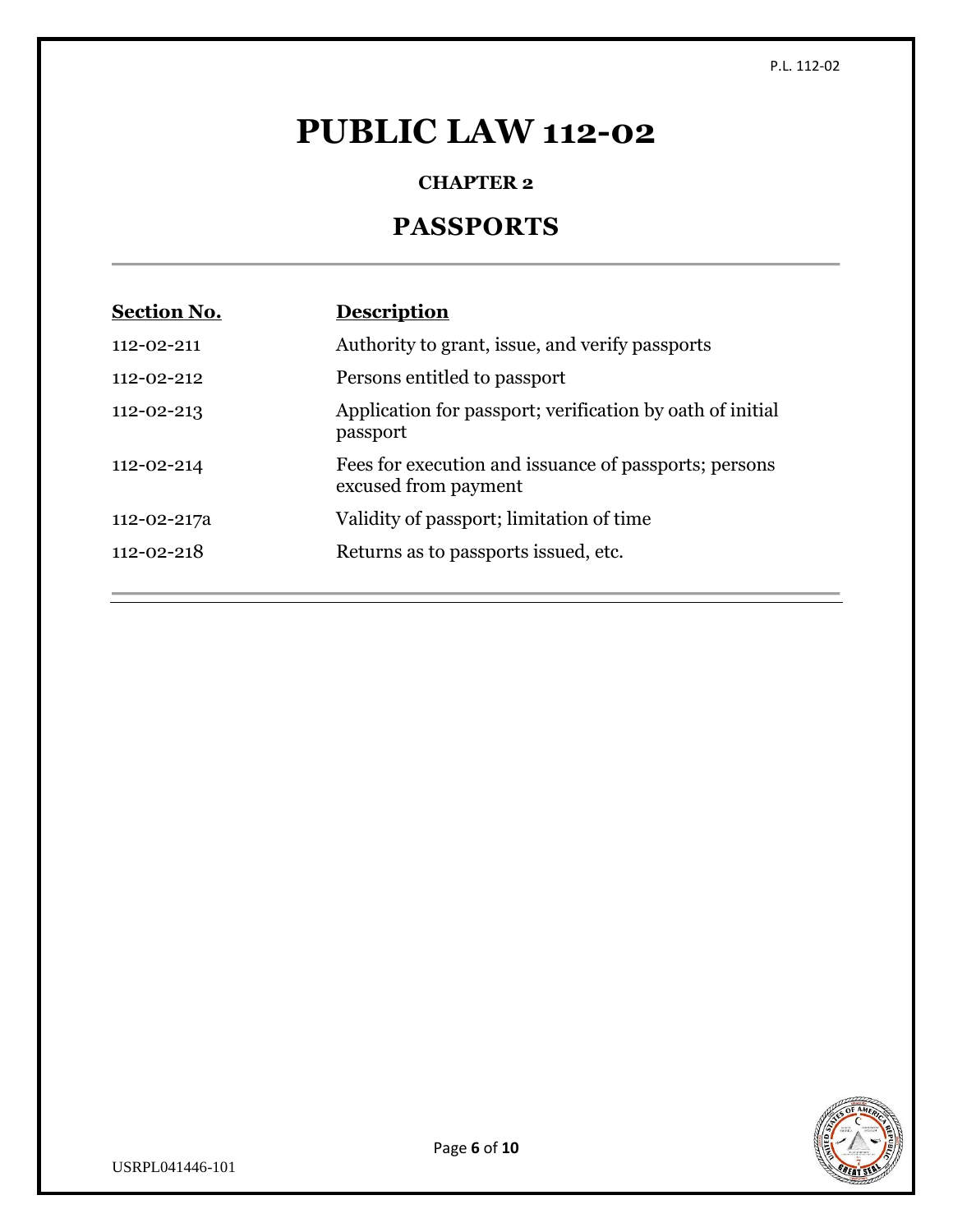# **PUBLIC LAW 112-02**

# **CHAPTER 2**

# **PASSPORTS**

# **SECTION 112-02-211 Authority to grant, issue, and verify passports**

The U.S.A.R. Secretary of State may grant and issue passports (including passport cards), and cause passports to be granted, issued, and verified in foreign countries by diplomatic and consular officers of the United States of America Republic, and by such other employees of the Department of State who are citizens of the United States of America Republic as the U.S.A.R. Secretary of State may designate, and by the chief or other executive officer of the insular possessions of the United States of America Republic, under such rules as the President shall designate and prescribe for and on behalf of the United States of America Republic, and no other person shall grant, issue, or verify such passports. Unless authorized by law, a passport may not be designated as restricted for travel to or for use in any country other than a country with which the United States of America Republic is at war, where armed hostilities are in progress, or where there is imminent danger to the public health or the physical safety of United States of America Republic Nationals and citizens (travelers).

# **SECTION 112-02-212 - Persons entitled to passport**

No passport shall be granted or issued to or verified for any other persons than those owing allegiance, whether citizens or not, to the United States of America Republic.

# **SECTION 112-02-213 - Application for passport; verification by oath of initial passport**

Before a passport is issued to any person by or under authority of the United States of America Republic such person shall subscribe to and submit a written application which shall contain a true recital of each and every matter of fact which may be required by law or by any rules authorized by law to be stated as a prerequisite to the issuance of any such passport. If the applicant has not previously been issued a United States of America Republic passport, the application shall be duly verified by his oath before a person authorized and empowered by the U.S.A.R. Secretary of State to administer oaths.

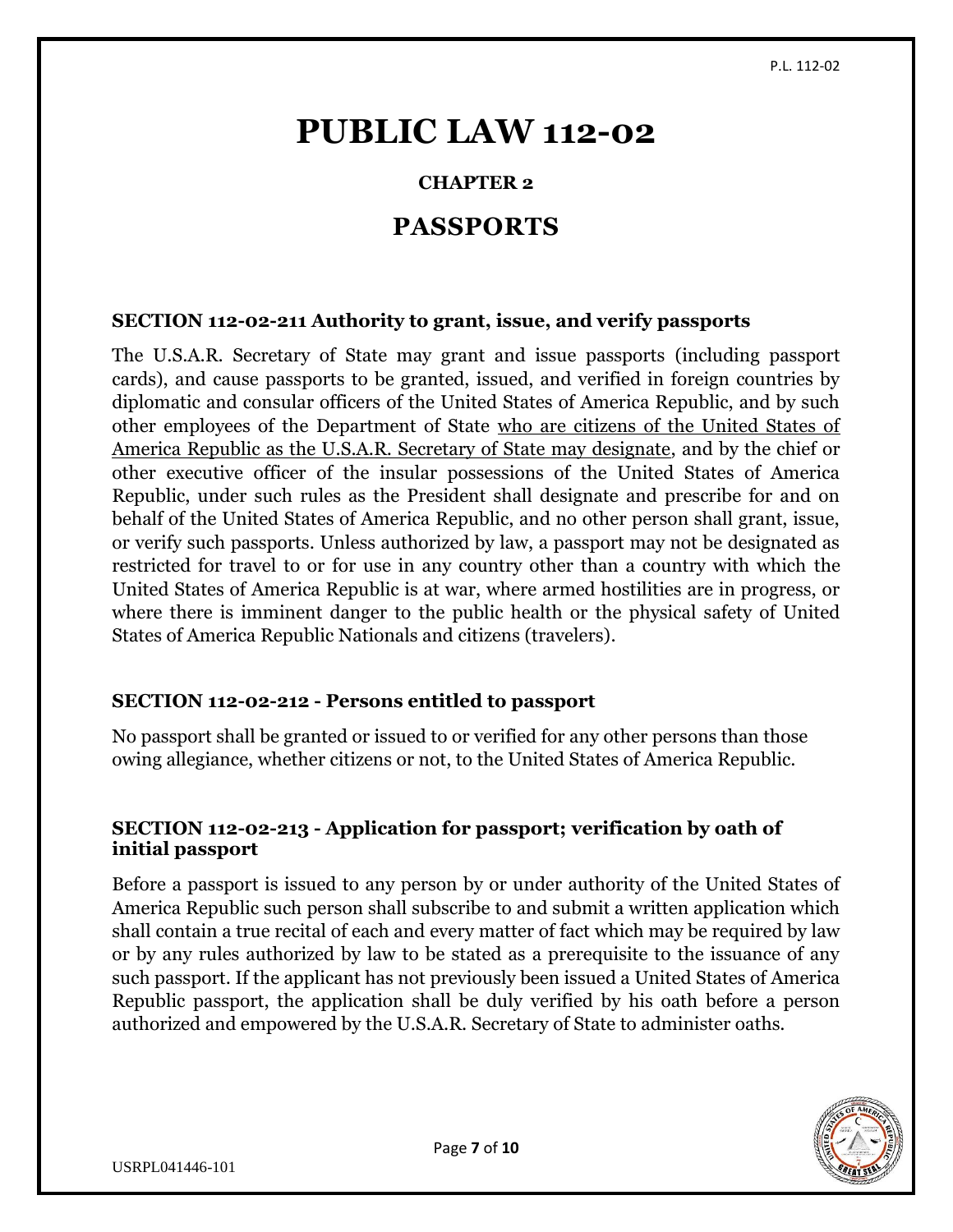### **SECTION 112-02-214 - Fees for execution and issuance of passports; persons excused from payment**

- **(a)**There shall be collected and paid into the Treasury of the United States of America Republic a fee, prescribed by the U.S.A.R. Secretary of State by regulation, for the filing of each application for a passport (including the cost of passport issuance and use) and a fee, prescribed by the U.S.A.R. Secretary of State by regulation, for executing each such application except that the U.S.A.R. Secretary of State may by regulation authorize State officials or the United States of America Republic Postal Service to collect and retain the execution fee for each application for a passport accepted by such officials or by that Service. Such fees shall not be refundable, except as the Secretary may by regulation prescribe. No passport fee shall be collected from an officer or employee of the United States of America Republic proceeding abroad in the discharge of official duties, or from members of his immediate family; from an American seaman who requires a passport in connection with his duties aboard a United States of America (American) flag-vessel; from a widow, widower, child, parent, grandparent, brother, or sister of a deceased member of the Armed Forces proceeding abroad to visit the grave of such member or to attend a funeral or memorial service for such member; or from an individual or individuals abroad, returning to the United States of America Republic, when the Secretary determines that foregoing the collection of such fee is justified for humanitarian reasons or for law enforcement purposes. No execution fee shall be collected for an application made before a National official by a person excused from payment of the passport fee under this section.
- **(b)(1)** The U.S.A.R. Secretary of State may by regulation establish and collect a surcharge on applicable fees for the filing of each application for a passport in order to cover the costs of meeting the increased demand for passports as a result of actions taken to comply with any sections of the U.S.A.R. codes that refer to reform of intelligence or terrorism prevention. Such surcharge shall be in addition to the fees provided for in subsection (a) and in addition to the surcharges or fees otherwise authorized by law and shall be deposited as an offsetting collection to the appropriate Department of State appropriation, to remain available until expended for the purposes of meeting such costs.
	- **(2)** The authority to collect the surcharge provided under paragraph (1) may not be exercised after September 30, 2037 [unless otherwise by approved legislation of the Continental Congress].
	- **(3)** The U.S.A.R. Secretary of State shall ensure that, to the extent practicable, the total cost of a passport application during any fiscal years shall not exceed the cost of the passport application established by regulation.

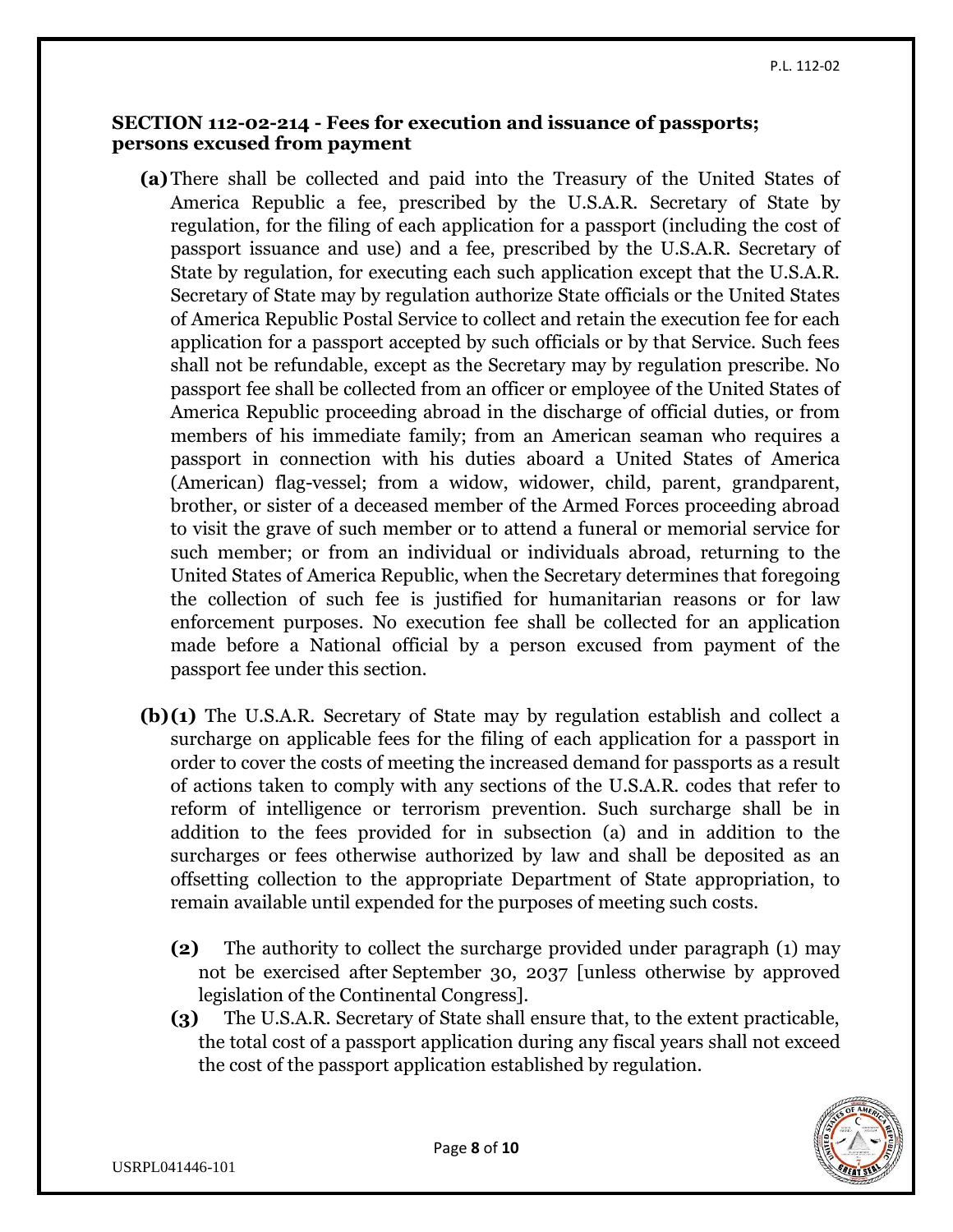### **SECTION 112-02-217a - Validity of passport; limitation of time**

A passport shall be valid for a period of ten years from the date of issue, except that the U.S.A.R. Secretary of State may limit the validity of a passport to a period of less than ten years in an individual case or on a general basis pursuant to regulation.

### **SECTION 112-02-218 - Returns as to passports issued, etc.**

All persons who shall be authorized to grant, issue, or verify passports, shall make return of the same to the U.S.A.R. Secretary of State, in such manner and as often as he shall require; and such returns shall specify the names and all other particulars of the persons to whom the same shall be granted, issued, or verified, as embraced in such passport.

**Note:** any reference to Passports not covered in this Section, see Public Law 116-01,Section 4.

### **SECTION 5: PASSPORTS:**

(a) That in order to prevent the abuse of U.S.A.R. passports in foreign countries, it be ordered that in future all passports shall be issued only by U.S.A.R.'s Department of State, to be valid for two years, and subject to a single extension for two years longer by diplomatic and certain consular officers of the United States of America Republic; but that in order to provide for cases of emergency diplomatic and certain consular officers of the United States of America Republic be authorized to issue under prescribed regulations provisional passports for a particular journey or occasion, and limited in the length of time of their validity to not more than six months.

(b) That for the purpose of meeting the demands of the local authorities in foreign countries U.S.A.R. citizens who have registered in accordance with the law as heretofore recommended be furnished, under departmental regulations, with a statement to the effect that they are so registered, and that complete lists of U.S.A.R. citizens thus registered be reported to the Department of State every three months.

(c)That the diplomatic officers of the United States of America Republic be instructed to open negotiations with the governments to which they are accredited extending and perfecting the treaty relations with respect to the rights of U.S.A.R. nationals/citizens in order to secure their rights and privileges in accordance with the Constitution and Laws of U.S.A.R.